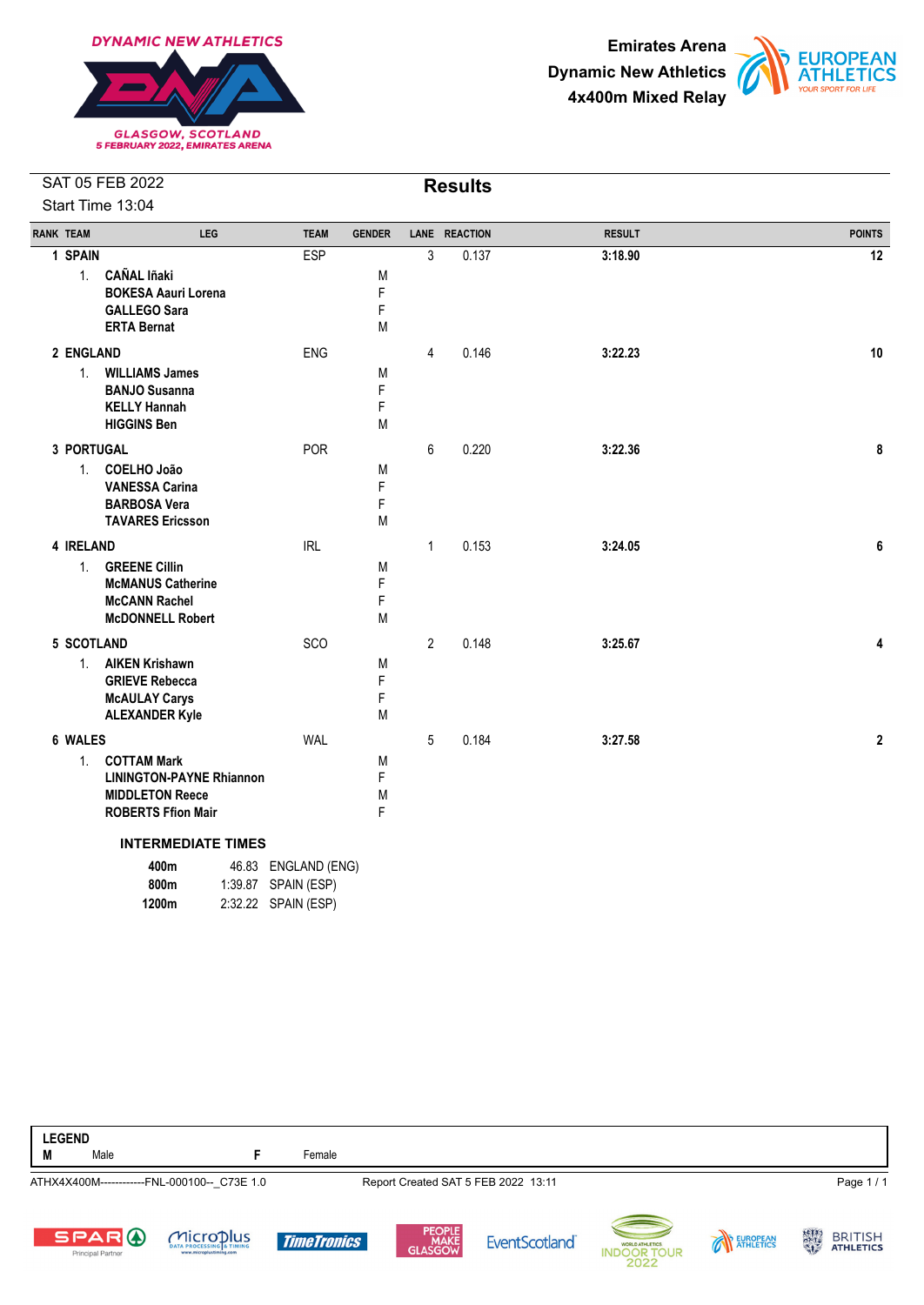





|                                    |                        | <b>RESULT</b> | <b>ATHLETE</b> |                       |      | <b>AGE</b> |               | <b>VENUE</b>    | <b>DATE</b>   |
|------------------------------------|------------------------|---------------|----------------|-----------------------|------|------------|---------------|-----------------|---------------|
|                                    | European Indoor Record | 1:55.82       |                | Jolanda CEPLAK (SLO)  |      |            |               | Wien (AUT)      | 3 Mar 2002    |
| 2:01.00<br>European Indoor Leading |                        |               |                | Lola FROMENTOUX (FRA) |      | 22         |               | St-Brieuc (FRA) | 9 Jan 2022    |
| <b>RANK NAME</b>                   |                        |               | <b>TEAM</b>    | DATE OF BIRTH         | LANE |            | <b>RESULT</b> |                 | <b>POINTS</b> |
|                                    | <b>SELMAN Jenny</b>    |               | <b>SCO</b>     | 9 MAR 1991            | 4    |            | 2:04.73       |                 | 12            |
|                                    | 2 SHANAHAN Louise      |               | <b>IRL</b>     | 26 JAN 1997           | 2    |            | 2:04.82       | <b>SB</b>       | 10            |
|                                    | 3 ROMERO Natalia       |               | ESP            | 17 NOV 1988           | 5    |            | 2:06.34       | <b>SB</b>       | 8             |
|                                    | 4 CLARK Anna           |               | <b>ENG</b>     | 4 JUN 1997            | 3    |            | 2:08.47       | PB              | 6             |
|                                    | 5 SILVA Patricia       |               | <b>POR</b>     | 9 DEC 1999            | 6    |            | 2:09.02       | PB              | 4             |

#### **INTERMEDIATE TIMES**

| <b>200m</b> | 30.06 ROMERO Natalia (ESP)   |
|-------------|------------------------------|
| 400m        | 1:02.11 ROMERO Natalia (ESP) |
| 600m        | 1:34.43 ROMERO Natalia (ESP) |

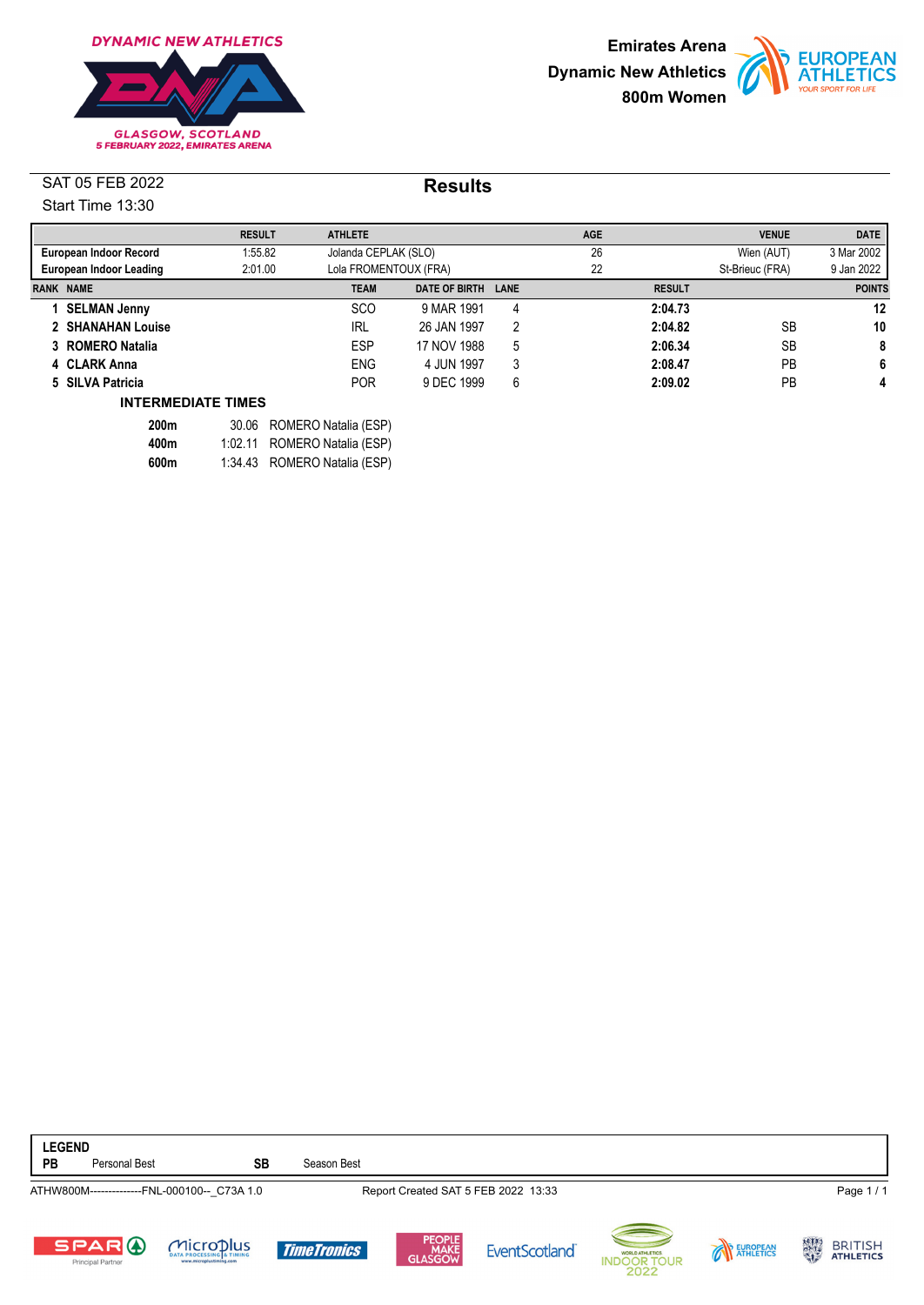





|                  |                                | <b>RESULT</b>  | <b>ATHLETE</b>        |                        |                      |                  | <b>AGE</b>        |                |                          | <b>VENUE</b> |               | <b>DATE</b>    |
|------------------|--------------------------------|----------------|-----------------------|------------------------|----------------------|------------------|-------------------|----------------|--------------------------|--------------|---------------|----------------|
|                  | European Indoor Record         | 22.55          |                       | UIf TIMMERMANN (GER)   |                      |                  | 27                |                | Senftenberg (GER)        |              | 11 Feb 1989   |                |
|                  | <b>European Indoor Leading</b> | 21.18          | Tomáš STANEK (CZE)    |                        |                      |                  | 31                |                | Jablonec nad Nisou (CZE) |              | 22 Jan 2022   |                |
| <b>RANK NAME</b> |                                |                |                       | <b>TEAM</b>            | <b>DATE OF BIRTH</b> | <b>START</b>     |                   | <b>BEST</b>    |                          |              |               | <b>POINTS</b>  |
|                  | 1 LINCOLN Scott                |                |                       | <b>ENG</b>             | 7 MAY 1993           | A1               |                   | 20.13          |                          |              |               | 12             |
|                  | 2 TOBALINA Carlos              |                |                       | ESP                    | 2 AUG 1985           | B <sub>2</sub>   |                   | 19.34          | <b>SB</b>                |              |               | 10             |
|                  | 3 KELLY James                  |                |                       | IRL                    | 26 FEB 2000          | B <sub>3</sub>   |                   | 16.65          |                          |              |               | 8              |
|                  | 4 SWAN Patrick                 |                |                       | WAL                    | 14 SEP 1997          | A2               |                   | 16.63          | <b>SB</b>                |              |               | 6              |
|                  | 5 BELO Francisco               |                |                       | <b>POR</b>             | 27 MAR 1991          | <b>B1</b>        |                   | 20.36          |                          |              |               | 4              |
|                  | 6 CHARLTON Craig               |                |                       | SCO                    | 7 MAR 1987           | A <sub>3</sub>   |                   | 14.97          |                          |              |               | $\overline{2}$ |
|                  |                                |                |                       |                        | <b>Group Stage</b>   |                  |                   |                |                          |              |               |                |
|                  |                                |                | <b>ORDER</b>          | <b>NAME</b>            |                      |                  | <b>NOC</b>        |                | <b>RESULT</b>            |              | <b>SPIKES</b> |                |
|                  | <b>ROUND1</b>                  | <b>GROUP A</b> | $\mathbf{1}$          | <b>LINCOLN Scott</b>   |                      |                  | <b>ENG</b>        |                | 18.62                    |              | 3             |                |
|                  |                                |                | 2                     | <b>SWAN Patrick</b>    |                      |                  | <b>WAL</b>        |                | 16.34                    |              | 0             |                |
|                  |                                | <b>GROUP B</b> | 1                     | <b>BELO Francisco</b>  |                      |                  | <b>POR</b>        |                | 19.23                    |              | 0             |                |
|                  |                                |                | $\overline{2}$        | <b>TOBALINA Carlos</b> |                      |                  | <b>ESP</b>        |                | 19.34                    |              | 3             |                |
|                  | <b>ROUND 2</b>                 | <b>GROUP A</b> | $\mathbf{1}$          | <b>SWAN Patrick</b>    |                      |                  | <b>WAL</b>        |                | 16.63                    |              | 3             |                |
|                  |                                |                | 2                     | <b>CHARLTON Craig</b>  |                      |                  | <b>SCO</b>        |                | 14.65                    |              | 0             |                |
|                  |                                | <b>GROUP B</b> | 1                     | <b>TOBALINA Carlos</b> |                      |                  | <b>ESP</b>        |                | 17.73                    |              | 3             |                |
|                  |                                |                | $\mathbf{2}^{\prime}$ | <b>KELLY James</b>     |                      |                  | <b>IRL</b>        |                | 16.34                    |              | 0             |                |
|                  | <b>ROUND 3</b>                 | <b>GROUP A</b> | 1                     | <b>CHARLTON Craig</b>  |                      |                  | SCO               |                | 14.97                    |              | 0             |                |
|                  |                                |                | $\overline{2}$        | <b>LINCOLN Scott</b>   |                      |                  | <b>ENG</b>        |                | 19.36                    |              | 3             |                |
|                  |                                | <b>GROUP B</b> | 1                     | <b>KELLY James</b>     |                      |                  | <b>IRL</b>        |                | 16.65                    |              | 3             |                |
|                  |                                |                | 2                     | <b>BELO Francisco</b>  |                      |                  | POR.              |                | X                        |              | 0             |                |
|                  |                                | <b>GROUP A</b> |                       |                        |                      |                  |                   | <b>GROUP B</b> |                          |              |               |                |
|                  | RANK NAME                      |                | <b>NOC</b>            | <b>SPIKES</b>          |                      | RANK NAME        |                   |                |                          | <b>NOC</b>   | <b>SPIKES</b> |                |
|                  | <b>LINCOLN Scott</b><br>1      |                | <b>ENG</b>            | 6                      |                      |                  | 1 TOBALINA Carlos |                |                          | <b>ESP</b>   | 6             |                |
|                  | 2 SWAN Patrick                 |                | <b>WAL</b>            | 3                      |                      | 2 KELLY James    |                   |                |                          | <b>IRL</b>   | 3             |                |
|                  | 3 CHARLTON Craig               |                | <b>SCO</b>            | $\pmb{0}$              |                      | 3 BELO Francisco |                   |                |                          | <b>POR</b>   | 0             |                |
|                  |                                |                |                       |                        | <b>Final Stage</b>   |                  |                   |                |                          |              |               |                |
|                  |                                |                | <b>ORDER</b>          |                        |                      |                  |                   |                | <b>RESULT</b>            |              |               |                |
|                  | 5th PLACE HEAD-TO-HEAD         |                | $\mathbf{1}$          | <b>CHARLTON Craig</b>  |                      |                  | SCO               |                | X                        |              |               |                |
|                  |                                |                | 2                     | <b>BELO Francisco</b>  |                      |                  | <b>POR</b>        |                | 20.36                    |              |               |                |
|                  | 3rd PLACE HEAD-TO-HEAD         |                | 1                     | <b>SWAN Patrick</b>    |                      |                  | <b>WAL</b>        |                | X                        |              |               |                |
|                  |                                |                | 2                     | <b>KELLY James</b>     |                      |                  | <b>IRL</b>        |                | 16.48                    |              |               |                |

**LEGEND** Season Best **X** Failed Trial ATHMSHOTPUT-----------FNL-00010000\_C73HH 1.0 Report Created SAT 5 FEB 2022 13:41 Page 1 / 1







**1st PLACE HEAD-TO-HEAD** 1 **TOBALINA Carlos** ESP **18.82**



2 **LINCOLN Scott** ENG **20.13**



EUROPEAN

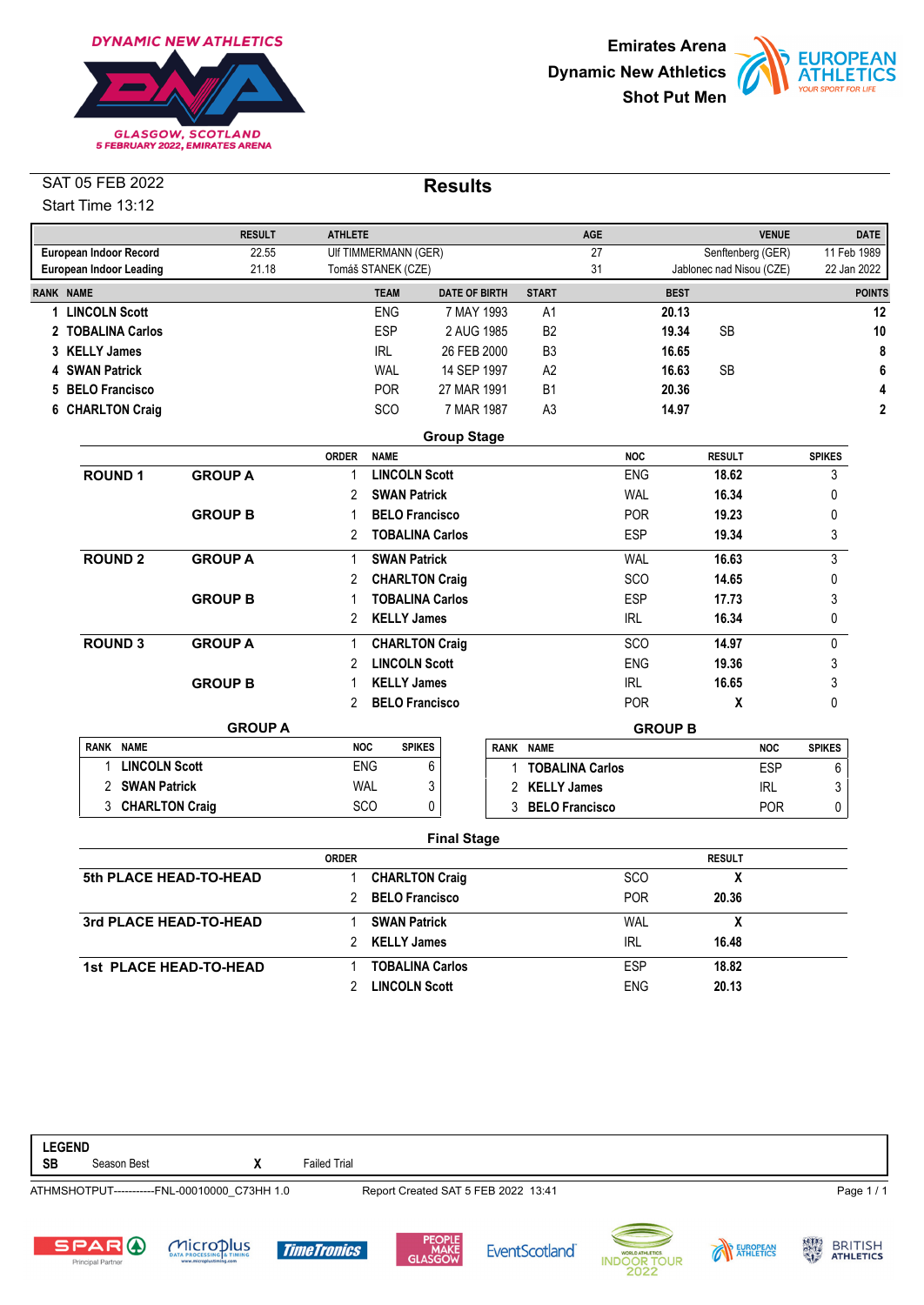





| <b>RANK TEAM</b>                  | LEG                                                   | <b>TEAM</b> | <b>GENDER</b> | <b>LANE</b>    | <b>REACTION</b> | <b>RESULT</b> | <b>POINTS</b>    |
|-----------------------------------|-------------------------------------------------------|-------------|---------------|----------------|-----------------|---------------|------------------|
| 1 ENGLAND<br>1.<br>2.             | <b>SOMERS Thomas</b><br><b>HILLYARD Amy</b>           | <b>ENG</b>  | M<br>F        | 6              | 0.176           | 1:39.71       | 12               |
| 2 SPAIN<br>1.<br>2.               | <b>JIMÉNEZ Andrea</b><br><b>GUIJARRO Manuel</b>       | <b>ESP</b>  | F<br>M        | $\mathbf{1}$   | 0.209           | 1:41.50       | 10               |
| 3 SCOTLAND<br>1.<br>2.            | <b>FOTHERINGHAM Murray</b><br><b>CHRISTIE Kathryn</b> | SCO         | M<br>F        | 5              | 0.190           | 1:42.40       | 8                |
| 4 WALES<br>1.<br>2.               | <b>JOLLY Aaron</b><br><b>HARRY Sian</b>               | <b>WAL</b>  | M<br>F        | $\overline{2}$ | 0.191           | 1:43.84       | 6                |
| 5 PORTUGAL<br>1.<br>2.            | <b>DIALLO Fatoumata</b><br><b>SOARES Paulo</b>        | POR         | F<br>M        | $\mathfrak{Z}$ | 0.209           | 1:44.68       | 4                |
| 6 IRELAND<br>1 <sub>1</sub><br>2. | <b>SMYTH Mark</b><br><b>McCARTHY Sarah</b>            | <b>IRL</b>  | M<br>F        | 4              | 0.179           | 1:44.89       | $\boldsymbol{2}$ |

#### **INTERMEDIATE TIMES**

| 400m |         | 45.97 ENGLAND (ENG) |
|------|---------|---------------------|
| 600m | 1:11.31 | ENGLAND (ENG)       |

| <b>LEGEND</b><br>M | Male                                     |                                             | Female             |                                     |                      |                                                        |          |                                           |
|--------------------|------------------------------------------|---------------------------------------------|--------------------|-------------------------------------|----------------------|--------------------------------------------------------|----------|-------------------------------------------|
|                    |                                          | ATHX2X2X200M----------FNL-000100-- C73E 1.0 |                    | Report Created SAT 5 FEB 2022 13:48 |                      |                                                        |          | Page 1/1                                  |
|                    | <b>SPARO</b><br><b>Principal Partner</b> | MICroplus<br>www.microplustiming.com        | <b>TimeTronics</b> | PEOPLE<br>MAKE<br>GLASGOW           | <b>EventScotland</b> | $-1$<br>WORLD ATHLETICS.<br><b>INDOOR TOUR</b><br>2022 | EUROPEAN | 大きな<br><b>BRITISH</b><br><b>ATHLETICS</b> |

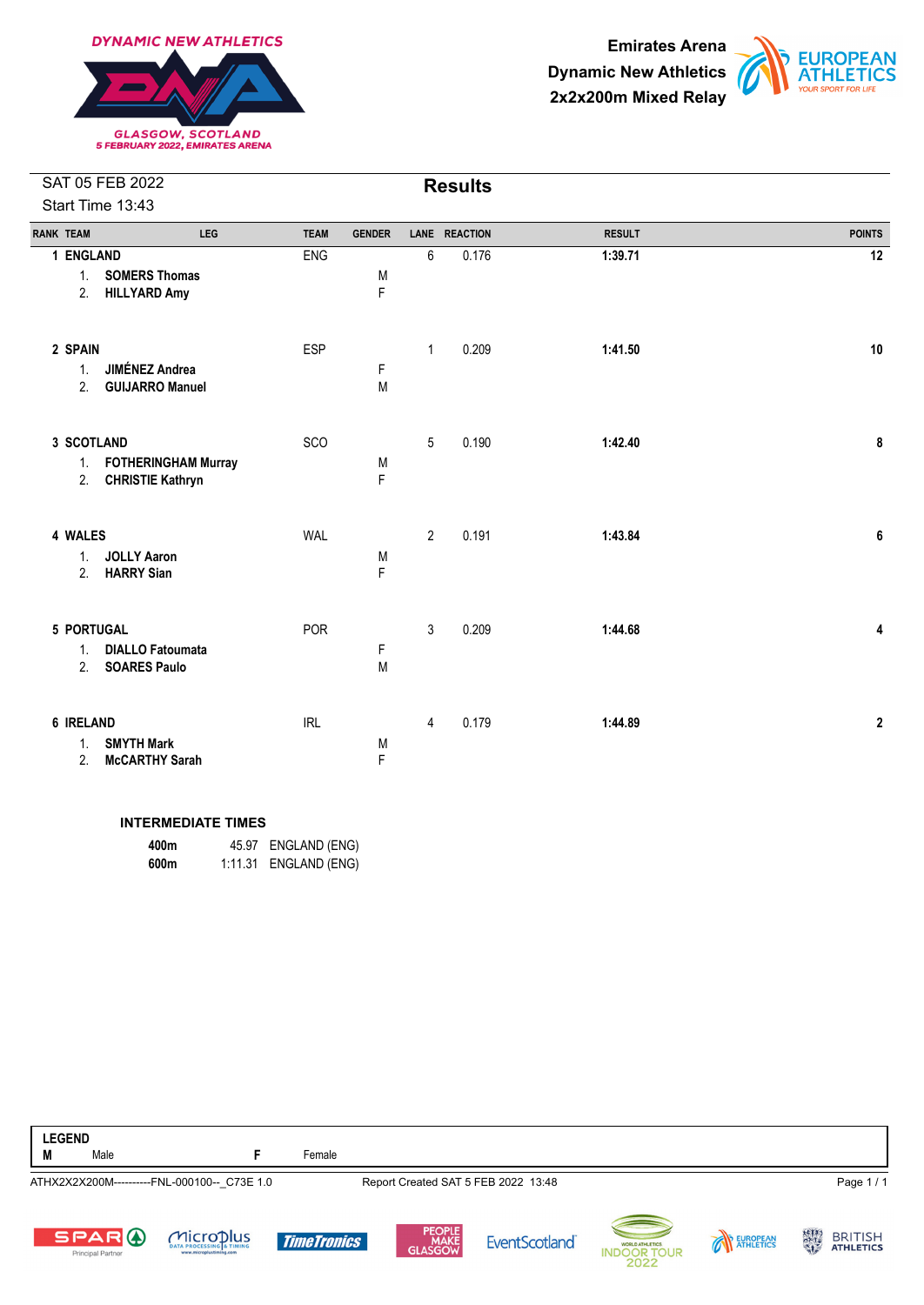





|                                                       | <b>RESULT</b> | <b>ATHLETE</b>        |                       |      |                 | <b>AGE</b>    | <b>VENUE</b> | <b>DATE</b>   |
|-------------------------------------------------------|---------------|-----------------------|-----------------------|------|-----------------|---------------|--------------|---------------|
| European Indoor Record                                | 6.92          | Irina PRIVALOVA (RUS) |                       |      |                 | 25            | Madrid (ESP) | 11 Feb 1993   |
|                                                       | 6.92          |                       | Irina PRIVALOVA (RUS) |      | 27              |               | Madrid (ESP) | 9 Feb 1995    |
| 7.15<br>Daryll NEITA (GBR)<br>European Indoor Leading |               |                       |                       |      | 26              | Berlin (GER)  | 4 Feb 2022   |               |
| <b>RANK NAME</b>                                      |               | <b>TEAM</b>           | <b>DATE OF BIRTH</b>  | LANE | <b>REACTION</b> | <b>RESULT</b> |              | <b>POINTS</b> |
| <b>PEREZ Maria Isabel</b>                             |               | <b>ESP</b>            | 1 MAR 1993            | 5    | 0.168           | 7.22          |              | 12            |
| 2 SCOTT Molly                                         |               | <b>IRL</b>            | 30 MAR 1999           | 4    | 0.172           | 7.33          |              | 10            |
| 3 REES Alisha                                         |               | <b>SCO</b>            | 16 APR 1999           | 3    | 0.179           | 7.36          | <b>SB</b>    | 8             |
| 4 SANTOS Rosalina                                     |               | <b>POR</b>            | 18 FEB 1998           |      | 0.151           | 7.41          |              | 6             |
| 5 MOORE Mica                                          |               | WAL                   | 23 NOV 1992           | 2    | 0.181           | 7.51          |              | 4             |
| 6 WALKER Diani                                        |               | <b>ENG</b>            | 14 JUL 1995           | 6    | 0.168           | 7.52          |              | 2             |

**LEGEND**

**Season Best** 

ATHW60M---------------FNL-000100--\_C73A 1.0 Report Created SAT 5 FEB 2022 14:09 Page 1 / 1













BRITISH<br>ATHLETICS

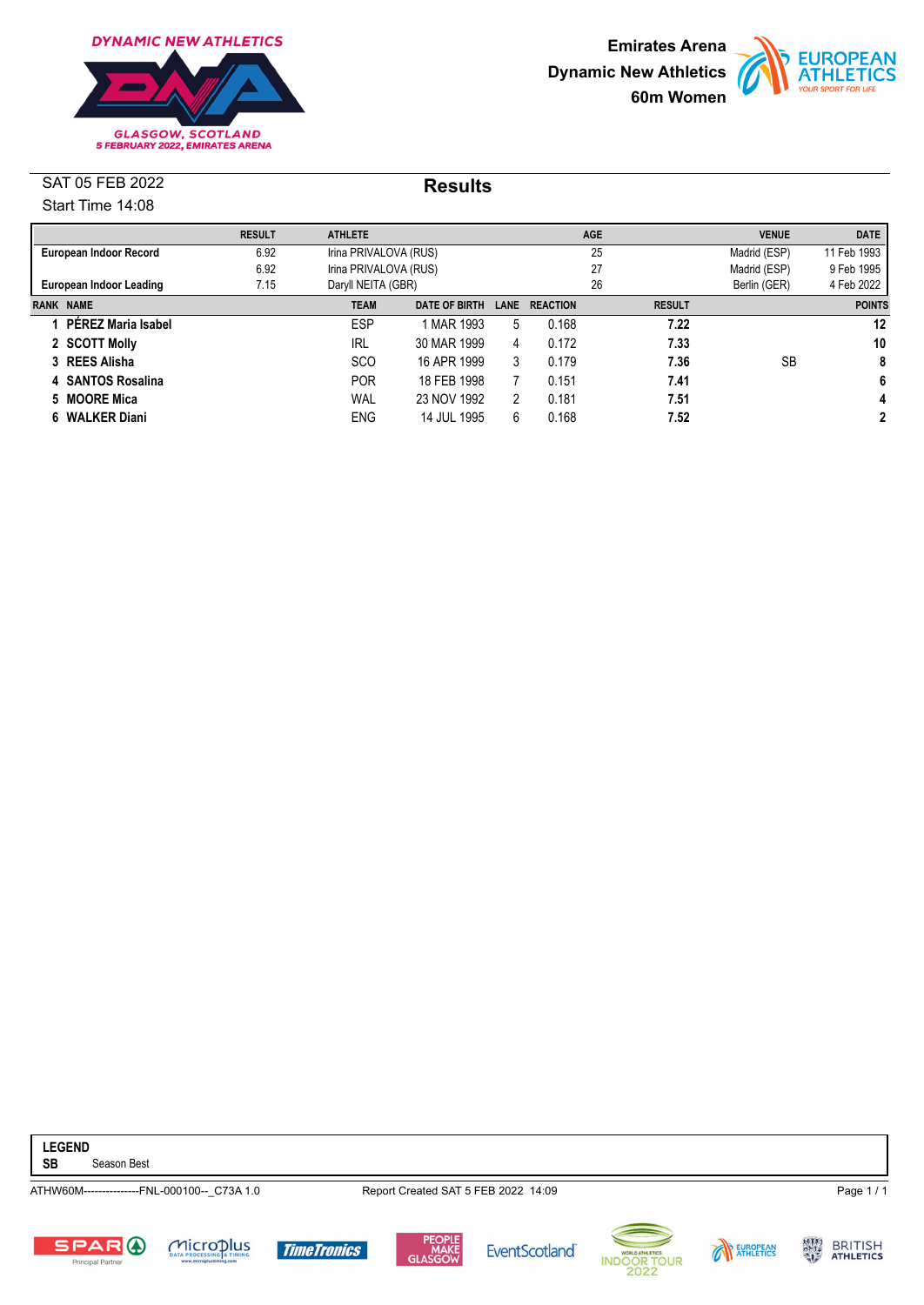





|                  |                                | <b>RESULT</b>  | <b>ATHLETE</b>              |                                     |    |                        | <b>AGE</b>     |             |               | <b>VENUE</b> |               | <b>DATE</b>    |
|------------------|--------------------------------|----------------|-----------------------------|-------------------------------------|----|------------------------|----------------|-------------|---------------|--------------|---------------|----------------|
|                  | <b>European Indoor Record</b>  | 2.42           |                             | Carlo THRÄNHARDT (GER)              |    |                        | 31             |             |               | Berlin (GER) |               | 26 Feb 1988    |
|                  | <b>European Indoor Leading</b> | 2.29           | Ilya IVANYUK (ANA)          |                                     |    |                        | 29             |             |               | Udine (ITA)  |               | 2 Feb 2022     |
| <b>RANK NAME</b> |                                |                |                             | <b>TEAM</b><br><b>DATE OF BIRTH</b> |    | <b>START</b>           |                | <b>BEST</b> |               |              |               | <b>POINTS</b>  |
|                  | 1 CONNOLLY Ciaran              |                | <b>IRL</b>                  | 18 SEP 2000                         |    | B <sub>2</sub>         |                | 2.05        | $=$ SB        |              |               | 11             |
|                  | 1 TRESENS Xesc                 |                | ESP                         | 3 DEC 1997                          |    | A1                     |                | 2.05        |               |              |               | 11             |
|                  | 3 OLIVEIRA Diogo               |                | <b>POR</b>                  | 9 MAY 2001                          |    | A <sub>2</sub>         |                | 1.98        |               |              |               | $\overline{7}$ |
|                  | 3 DURUAKU Divine               |                | ENG                         | 10 FEB 2002                         |    | <b>B1</b>              |                | 2.00        |               |              |               | $\overline{7}$ |
|                  | 5 TAIT Matthew                 |                | SCO                         | 10 OCT 2005                         |    | A <sub>3</sub>         |                | 1.85        |               |              |               | 3              |
|                  | 5 OSIAN Roberts                |                | <b>WAL</b>                  | 8 NOV 2005                          |    | B <sub>3</sub>         |                | 1.90        | <b>SB</b>     |              |               | 3              |
|                  |                                |                |                             | <b>Group Stage</b>                  |    |                        |                |             |               |              |               |                |
|                  |                                |                | <b>ORDER</b><br><b>NAME</b> |                                     |    |                        | <b>NOC</b>     |             | <b>HEIGHT</b> | X/O          | <b>SPIKES</b> |                |
|                  | <b>ROUND1</b>                  | <b>GROUP A</b> | $\mathbf{1}$                | <b>OLIVEIRA Diogo</b>               |    |                        | <b>POR</b>     |             | 1.96          | $\circ$      | 0             |                |
|                  |                                |                | 2                           | <b>TRESENS Xesc</b>                 |    |                        | <b>ESP</b>     |             | 2.05          | 0            | 3             |                |
|                  |                                | <b>GROUP B</b> | 1                           | <b>DURUAKU Divine</b>               |    |                        | <b>ENG</b>     |             | 2.00          | 0            | 0             |                |
|                  |                                |                | $\overline{2}$              | <b>CONNOLLY Ciaran</b>              |    |                        | <b>IRL</b>     |             | 2.05          | 0            | 3             |                |
|                  | <b>ROUND 2</b>                 | <b>GROUP A</b> | 1                           | <b>TAIT Matthew</b>                 |    |                        | <b>SCO</b>     |             | 1.85          | $\Omega$     | 0             |                |
|                  |                                |                | 2                           | <b>OLIVEIRA Diogo</b>               |    |                        | <b>POR</b>     |             | 1.98          | 0            | 3             |                |
|                  |                                | <b>GROUP B</b> | 1                           | <b>OSIAN Roberts</b>                |    |                        | <b>WAL</b>     |             | 1.80          | 0            | 0             |                |
|                  |                                |                | 2                           | <b>CONNOLLY Ciaran</b>              |    |                        | <b>IRL</b>     |             | 2.00          | 0            | 3             |                |
|                  | <b>ROUND 3</b>                 | <b>GROUP A</b> | 1                           | <b>TAIT Matthew</b>                 |    |                        | <b>SCO</b>     |             | 1.93          | $\sf X$      | 0             |                |
|                  |                                |                | $\overline{2}$              | <b>TRESENS Xesc</b>                 |    |                        | <b>ESP</b>     |             | 2.00          | 0            | 3             |                |
|                  |                                | <b>GROUP B</b> | 1                           | <b>OSIAN Roberts</b>                |    |                        | <b>WAL</b>     |             | 1.90          | 0            | 0             |                |
|                  |                                |                | $\overline{2}$              | <b>DURUAKU Divine</b>               |    |                        | <b>ENG</b>     |             | 1.95          | O            | 3             |                |
|                  |                                | <b>GROUP A</b> |                             |                                     |    |                        | <b>GROUP B</b> |             |               |              |               |                |
|                  | RANK NAME                      |                | <b>NOC</b>                  | <b>SPIKES</b>                       |    | RANK NAME              |                |             |               | <b>NOC</b>   | <b>SPIKES</b> |                |
|                  | <b>TRESENS Xesc</b><br>1       |                | <b>ESP</b>                  | 6                                   | 1. | <b>CONNOLLY Ciaran</b> |                |             |               | <b>IRL</b>   | 6             |                |
|                  | <b>OLIVEIRA Diogo</b><br>2     |                | <b>POR</b>                  | 3                                   |    | 2 DURUAKU Divine       |                |             |               | <b>ENG</b>   | 3             |                |
|                  | 3 TAIT Matthew                 |                | SCO                         | 0                                   |    | 3 OSIAN Roberts        |                |             |               | WAL          | 0             |                |
|                  |                                |                |                             | <b>Final Stage</b>                  |    |                        |                |             |               |              |               |                |
|                  |                                |                | <b>ORDER</b>                |                                     |    |                        |                |             | <b>HEIGHT</b> | X/O          |               |                |
|                  | 5th PLACE HEAD-TO-HEAD         |                | 1                           | <b>TAIT Matthew</b>                 |    |                        | <b>SCO</b>     |             | 1.94          | X            |               |                |
|                  |                                |                | 2                           | <b>OSIAN Roberts</b>                |    |                        | <b>WAL</b>     |             | 2.00          | Χ            |               |                |
|                  | 3rd PLACE HEAD-TO-HEAD         |                | 1                           | <b>OLIVEIRA Diogo</b>               |    |                        | <b>POR</b>     |             | 2.06          | X            |               |                |

**1st PLACE HEAD-TO-HEAD** 1 **CONNOLLY Ciaran** 1 **IRL** 2.06 X 2 **TRESENS Xesc** ESP 2.10 X



2 **DURUAKU Divine** ENG 2.13 X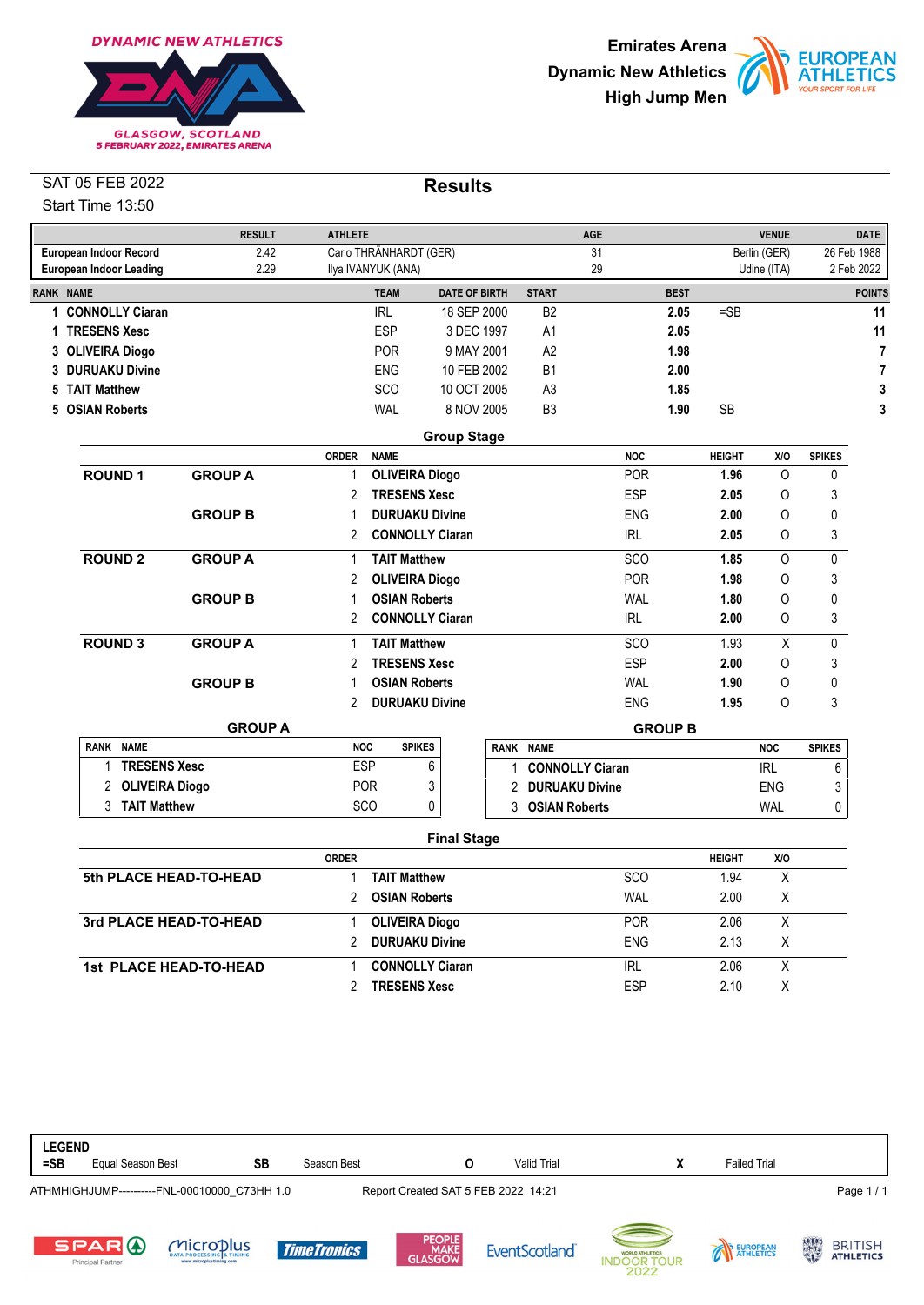





|                                 | <b>RESULT</b> | <b>ATHLETE</b>              |                      |      |                 | <b>AGE</b>    | <b>VENUE</b> | <b>DATE</b>   |
|---------------------------------|---------------|-----------------------------|----------------------|------|-----------------|---------------|--------------|---------------|
| European Indoor Record          | 6.42          |                             | Dwain CHAMBERS (GBR) |      |                 | 31            | Torino (ITA) | 7 Mar 2009    |
| European Indoor Leading<br>6.51 |               | Lamont Marcell JACOBS (ITA) |                      |      | 28              |               | Berlin (GER) | 4 Feb 2022    |
| <b>RANK NAME</b>                |               | <b>TEAM</b>                 | <b>DATE OF BIRTH</b> | LANE | <b>REACTION</b> | <b>RESULT</b> |              | <b>POINTS</b> |
| <b>ROBERTSON Andrew</b>         |               | <b>ENG</b>                  | 17 DEC 1990          | 5    | 0.146           | 6.62          |              | 12            |
| 2 AZU Jeremiah                  |               | WAL                         | 15 MAY 2001          | 4    | 0.159           | 6.64          |              | 10            |
| 3 OLATUNDE Israel               |               | <b>IRL</b>                  | 29 MAY 2002          |      | 0.165           | 6.68          |              | 8             |
| 4 HAMILTON Allan                |               | <b>SCO</b>                  | 14 JUL 1992          | 2    | 0.144           | 6.72          | PB           | 6             |
| 5 LÓPEZ Sergio                  |               | <b>ESP</b>                  | 5 JUL 1999           | 6    | 0.134           | 6.74          |              | 4             |
| 6 ANTUNES Diogo                 |               | <b>POR</b>                  | 2 NOV 1992           | 3    | 0.178           | 6.76          | $=$ SB       | 2             |

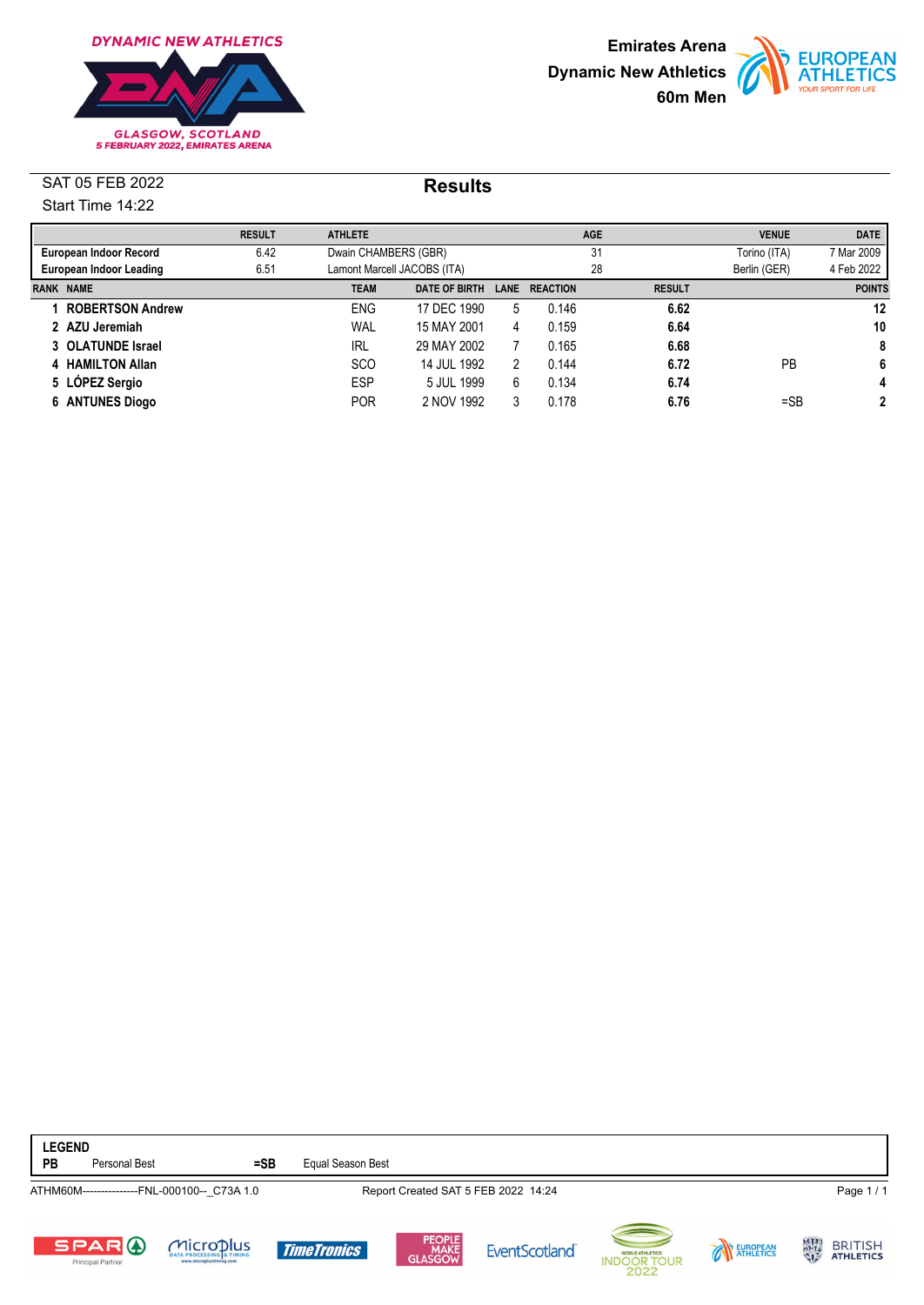





|                                                       | <b>RESULT</b> | <b>ATHLETE</b> |                               |    |                      | <b>AGE</b>         |               | <b>VENUE</b>    | <b>DATE</b>   |
|-------------------------------------------------------|---------------|----------------|-------------------------------|----|----------------------|--------------------|---------------|-----------------|---------------|
| 7.30<br>Colin JACKSON (GBR)<br>European Indoor Record |               |                |                               | 27 |                      | Sindelfingen (GER) | 6 Mar 1994    |                 |               |
| 7.54<br>European Indoor Leading                       |               |                | Pascal MARTINOT-LAGARDE (FRA) |    |                      | 31                 |               | Karlsruhe (GER) | 28 Jan 2022   |
| <b>RANK NAME</b>                                      |               | <b>TEAM</b>    | <b>DATE OF BIRTH</b>          |    | <b>LANE REACTION</b> |                    | <b>RESULT</b> |                 | <b>POINTS</b> |
| 1 LLOPIS Enrique                                      |               | ESP            | 15 OCT 2000                   |    | 0.158                |                    | 7.67          |                 | 12            |
| 2 DE OLIVEIRA João Vitor                              |               | <b>POR</b>     | 15 MAY 1992                   | 4  | 0.173                |                    | 7.82          | $=$ SB          | 10            |
| 3 FILLERY Cameron                                     |               | <b>ENG</b>     | 2 NOV 1998                    | 2  | 0.153                |                    | 7.91          |                 | 8             |
| <b>WILCOCK Thomas</b><br>4                            |               | WAL            | 29 MAY 2002                   | 5  | 0.162                |                    | 7.98          |                 | 6             |
| 5 O'DONNELL Gerard                                    |               | <b>IRL</b>     | 6 MAY 1988                    | 3  | 0.139                |                    | 8.14          | SB              | 4             |
| 6 CONNAL Scott                                        |               | <b>SCO</b>     | 20 MAR 2000                   | 6  | 0.216                |                    | 8.24          | SB              | 2             |

**LEGEND =SB** Equal Season Best **SB** Season Best ATHM60MHURD-----------FNL-000100--\_C73A 1.0 Report Created SAT 5 FEB 2022 14:44 Page 1 / 1 BRITISH<br>ATHLETICS Microplus SPARO EUROPEAN **TimeTronics EventScotland** UR Principal Partne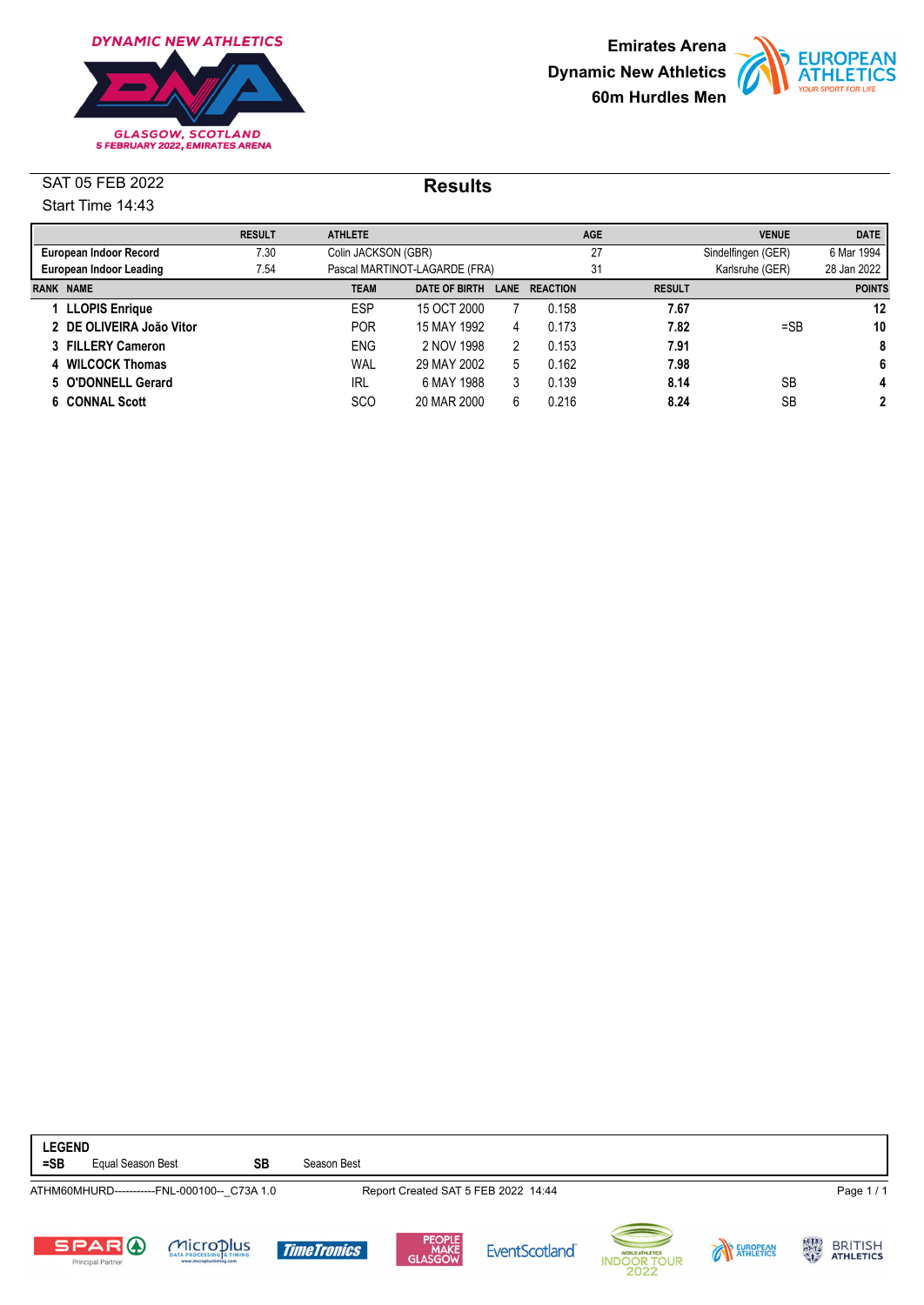





|                                        | <b>RESULT</b>  | <b>ATHLETE</b> |                                |                      |                | <b>AGE</b>             |                | <b>VENUE</b>              |               | <b>DATE</b>   |
|----------------------------------------|----------------|----------------|--------------------------------|----------------------|----------------|------------------------|----------------|---------------------------|---------------|---------------|
| European Indoor Record                 | 7.37           |                | Heike DRECHSLER (GER)          |                      |                | 24                     |                | Wien (AUT)                | 13 Feb 1988   |               |
| 6.70<br><b>European Indoor Leading</b> |                |                | María VICENTE (ESP)            |                      |                | 21                     |                | San Sebastián (ESP)       | 15 Jan 2022   |               |
|                                        | 6.70           |                | Florentina Costina IUSCO (ROU) |                      |                | 26                     |                | Bacãu (ROU)               | 16 Jan 2022   |               |
| <b>RANK NAME</b>                       |                |                | <b>TEAM</b>                    | <b>DATE OF BIRTH</b> | <b>START</b>   |                        | <b>BEST</b>    |                           |               | <b>POINTS</b> |
| 1 VEIGA Evelise                        |                |                | <b>POR</b>                     | 3 MAR 1996           | A1             |                        | 6.58           | <b>SB</b>                 |               |               |
| 2 CHAPMAN Rebecca                      |                |                | <b>WAL</b>                     | 27 SEP 1992          | <b>B2</b>      |                        | 6.19           |                           |               |               |
| 3 MILLET Ruby                          |                |                | <b>IRL</b>                     | 4 MAY 2001           | A2             |                        | 6.40           | PB                        |               |               |
| 4 GIL Leticia                          |                |                | <b>ESP</b>                     | 26 AUG 1991          | <b>B1</b>      |                        | 6.10           | $=$ SB                    |               |               |
| <b>CANNING Emma</b><br>5.              |                |                | <b>SCO</b>                     | 7 MAR 1997           | B <sub>3</sub> |                        | 5.97           | PB                        |               |               |
| <b>JONES Charlotte</b><br>6            |                |                | <b>ENG</b>                     | 6 SEP 1999           | A <sub>3</sub> |                        | 5.78           | SB                        |               |               |
|                                        |                |                |                                | <b>Group Stage</b>   |                |                        |                |                           |               |               |
|                                        |                | <b>ORDER</b>   | <b>NAME</b>                    |                      |                | <b>NOC</b>             |                | <b>RESULT</b>             | <b>SPIKES</b> |               |
| <b>ROUND1</b>                          | <b>GROUP A</b> | 1              | <b>VEIGA Evelise</b>           |                      |                | <b>POR</b>             |                | 6.58                      | 3             |               |
|                                        |                | 2              | <b>MILLET Ruby</b>             |                      |                | <b>IRL</b>             |                | X                         | 0             |               |
|                                        | <b>GROUP B</b> |                | <b>GIL Leticia</b>             |                      |                | <b>ESP</b>             |                | 5.96                      | 0             |               |
|                                        |                | $\overline{2}$ | <b>CHAPMAN Rebecca</b>         |                      |                | <b>WAL</b>             |                | 6.19                      | 3             |               |
| <b>ROUND 2</b>                         | <b>GROUP A</b> | 1              | <b>MILLET Ruby</b>             |                      |                | <b>IRL</b>             |                | 6.09                      | 3             |               |
|                                        |                | 2              | <b>JONES Charlotte</b>         |                      |                | <b>ENG</b>             |                | X                         | 0             |               |
|                                        | <b>GROUP B</b> |                | <b>CHAPMAN Rebecca</b>         |                      |                | <b>WAL</b>             |                | 6.14                      | 3             |               |
|                                        |                | $\overline{2}$ | <b>CANNING Emma</b>            |                      |                | SCO                    |                | $\boldsymbol{\mathsf{x}}$ | 0             |               |
| <b>ROUND 3</b>                         | <b>GROUP A</b> | 1              | <b>JONES Charlotte</b>         |                      |                | <b>ENG</b>             |                | $\boldsymbol{\mathsf{X}}$ | 0             |               |
|                                        |                | 2              | <b>VEIGA Evelise</b>           |                      |                | <b>POR</b>             |                | 6.25                      | 3             |               |
|                                        | <b>GROUP B</b> |                | <b>CANNING Emma</b>            |                      |                | <b>SCO</b>             |                | 5.56                      | 0             |               |
|                                        |                | $\overline{2}$ | <b>GIL Leticia</b>             |                      |                | <b>ESP</b>             |                | 6.10                      | 3             |               |
|                                        | <b>GROUP A</b> |                |                                |                      |                |                        | <b>GROUP B</b> |                           |               |               |
| <b>RANK NAME</b>                       |                | <b>NOC</b>     | <b>SPIKES</b>                  |                      | RANK NAME      |                        |                | <b>NOC</b>                | <b>SPIKES</b> |               |
| <b>VEIGA Evelise</b><br>1              |                |                | <b>POR</b><br>6                |                      |                | <b>CHAPMAN Rebecca</b> |                | <b>WAL</b>                | 6             |               |
| <b>MILLET Ruby</b><br>2                |                | <b>IRL</b>     | 3                              |                      | 2 GIL Leticia  |                        |                | <b>ESP</b>                | 3             |               |
| 3 JONES Charlotte                      |                |                | <b>ENG</b><br>0                |                      | 3 CANNING Emma |                        |                | <b>SCO</b>                | 0             |               |

|                        | <b>ORDER</b> |                        |            | <b>RESULT</b> |  |
|------------------------|--------------|------------------------|------------|---------------|--|
| 5th PLACE HEAD-TO-HEAD |              | <b>JONES Charlotte</b> | <b>ENG</b> | 5.78          |  |
|                        |              | <b>CANNING Emma</b>    | <b>SCO</b> | 5.97          |  |
| 3rd PLACE HEAD-TO-HEAD |              | <b>MILLET Ruby</b>     | <b>IRL</b> | 6.40          |  |
|                        |              | <b>GIL Leticia</b>     | ESP        | 6.01          |  |
| 1st PLACE HEAD-TO-HEAD |              | <b>CHAPMAN Rebecca</b> | WAL        | 6.15          |  |
|                        |              | <b>VEIGA Evelise</b>   | <b>POR</b> | 6.50          |  |

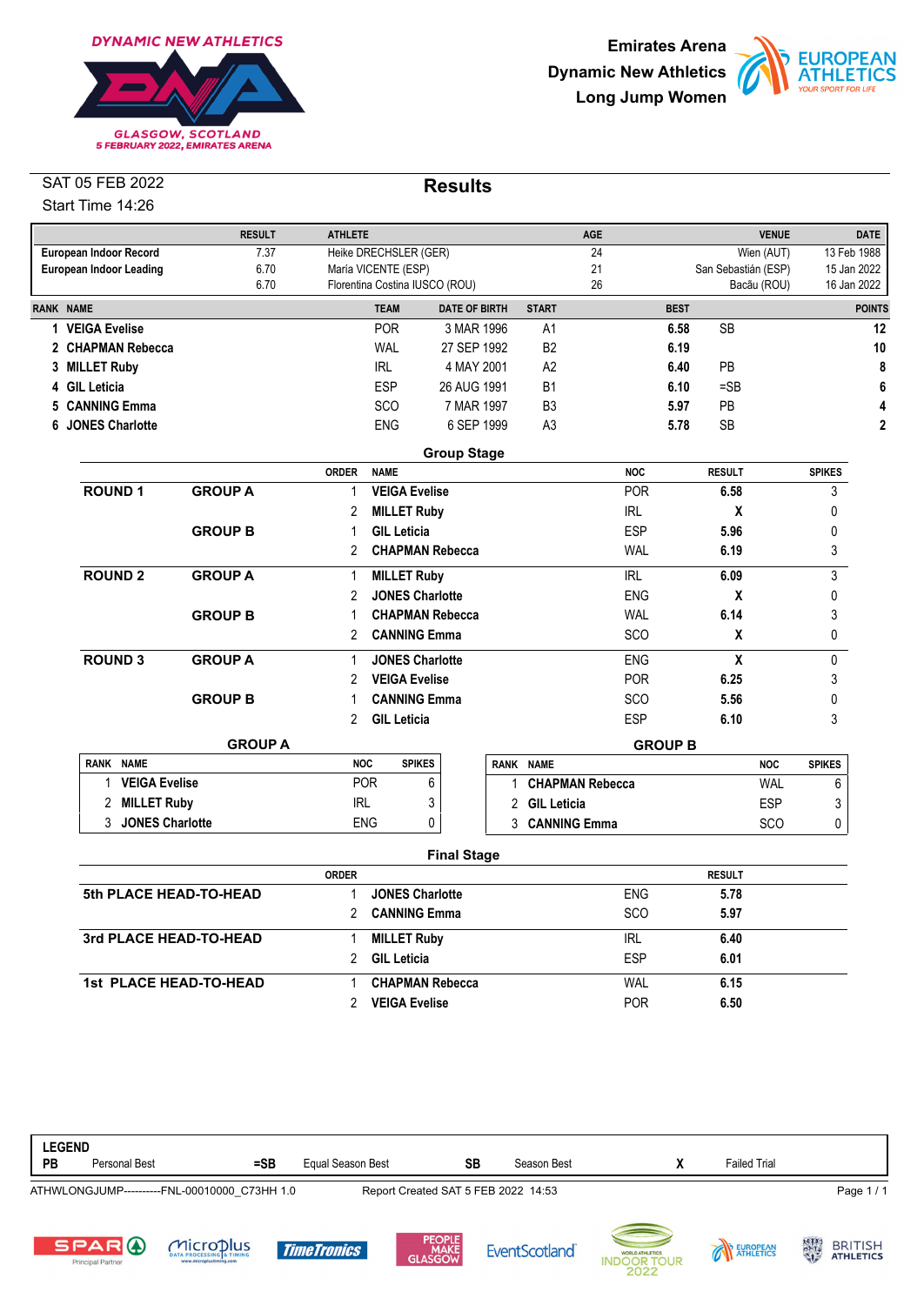





|                          | <b>RESULT</b> | <b>ATHLETE</b> |                           |      |                 | <b>AGE</b> |               | <b>VENUE</b>    | <b>DATE</b>   |
|--------------------------|---------------|----------------|---------------------------|------|-----------------|------------|---------------|-----------------|---------------|
| European Indoor Record   | 7.68          |                | Susanna KALLUR (SWE)      |      |                 | 27         |               | Karlsruhe (GER) | 10 Feb 2008   |
| European Indoor Leading  | 7.84          |                | Cyréna SAMBA-MAYELA (FRA) |      |                 | 22         |               | Karlsruhe (GER) | 28 Jan 2022   |
| <b>RANK NAME</b>         |               | <b>TEAM</b>    | <b>DATE OF BIRTH</b>      | LANE | <b>REACTION</b> |            | <b>RESULT</b> |                 | <b>POINTS</b> |
| <b>ERRANDONEA Teresa</b> |               | <b>ESP</b>     | 15 NOV 1994               | 4    | 0.259           |            | 8.22          |                 | 12            |
| 2 DOHERTY Kate           |               | <b>IRL</b>     | 27 JAN 1997               | 2    | 0.194           |            | 8.25          | PB              | 10            |
| 3 QUEIROS Catarina       |               | <b>POR</b>     | 23 JAN 1998               | 6    | 0.254           |            | 8.39          | PB              | 8             |
| 4 BARRETT Alicia         |               | <b>ENG</b>     | 25 MAR 1998               | 3    | 0.185           |            | 8.40          |                 | 6             |
| 5 GRANVILLE Caryl        |               | WAL            | 24 SEP 1989               |      | 0.168           |            | 8.46          | $=$ SB          | 4             |
| 6 PATON Heather          |               | <b>SCO</b>     | 9 APR 1996                | 5    | 0.260           |            | 20.85         |                 | 2             |

| <b>LEGEND</b><br>PB | Personal Best                            | $=$ SB                                                                      | Equal Season Best  |                           |                                     |                                                      |          |                                           |
|---------------------|------------------------------------------|-----------------------------------------------------------------------------|--------------------|---------------------------|-------------------------------------|------------------------------------------------------|----------|-------------------------------------------|
|                     |                                          | ATHW60MHURD-----------FNL-000100-- C73A 1.0                                 |                    |                           | Report Created SAT 5 FEB 2022 14:58 |                                                      |          | Page 1/1                                  |
|                     | <b>SPARO</b><br><b>Principal Partner</b> | MicroDlus<br><b>DATA PROCESSING &amp; TIMING</b><br>www.microplustiming.com | <b>TimeTronics</b> | PEOPLE<br>MAKE<br>GLASGOW | <b>EventScotland</b>                | --<br>WORLD ATHLETICS.<br><b>INDOOR TOUR</b><br>2022 | EUROPEAN | 大小地<br><b>BRITISH</b><br><b>ATHLETICS</b> |